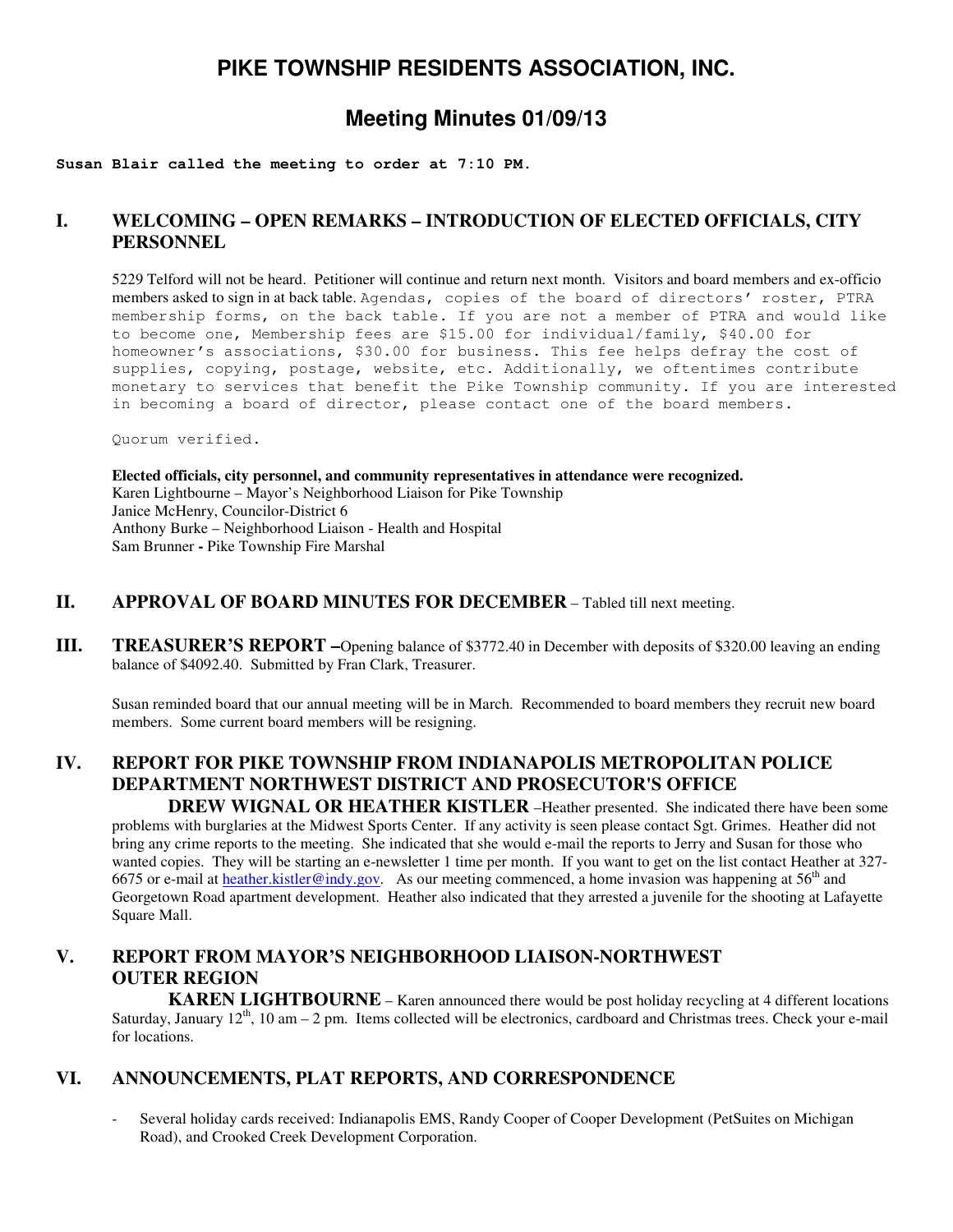- 6 pm tomorrow, Indy Connect meeting at  $38<sup>th</sup>$  & Lafayette Road.
- Needs that require funding:
- Sidewalks Georgetown Road, between  $71<sup>st</sup>$  & 79th Improvements in mass transportation. Suggest surrounding counties should pay impact taxes as they utilize Marion County's public services.
- Clint announced new petition -- 7270 Georgetown Road, religious use already in existence, needs variance of use. Hearing -February  $5<sup>th</sup>$ , PTRA to continue. Sam Bruner reported -- currently they have 15 fire code violations. It will take at least \$100,000 to be fire code compliant.
- 8350 Michigan Road petition Chicago Hotdog approved.
- 7225 Winton Drive petition Lincoln Tech sign -- approved with left-in/right out turns from  $71<sup>st</sup>$  Street. Petitioner did not honor agreement of not objecting to continuance if PTRA commitments could not be substantiated by hearing date (DPW review). Petitioner Agent – Alex Sulanke and Nancy Long of A-1 Expeditors. Susan supported with commitments, reluctantly. Approved with "Do Not Enter" and "Right Turn Only" signage.
- 8845 Township Line Road Called down at city-county council by district councillor. Original council meeting date 12/3 then continued to 1/7. During conference period, North Willow Farms reached agreement with apartment developer. Commitments not satisfactory. PTRA notified district Councillor, Angela Mansfield, that PTRA remained opposed but did not attend meeting due to lack of support.
- Tammara Tracy will present IndyRezone -- February. Opportunity to address zoning ordinance.

## **VII. ALCOHOL PERMITS**

| December:                        |                                 |                             |
|----------------------------------|---------------------------------|-----------------------------|
| Fiesta Mexicana                  | $5116$ W. $38th$ Street         | 3-way Renewal               |
| Ocean Restaurant                 | 3495 W. 86 <sup>th</sup> Street | 3-way Renewal               |
| $JD$ 's Pub                      | 6920 Eagle Highlands Way        | 3-way Renewal               |
|                                  |                                 |                             |
| January:                         |                                 |                             |
| Puerto Vallarta                  | 5510 Lafayette Road             | 3-way Renewal               |
| Bagger Dave's                    | 8840 N. Michigan Road           | 3-way Renewal with Transfer |
| El Parral Restaurant & Nightclub | 3830 Georgetown Rd.             | 3-way Renewal               |
|                                  |                                 |                             |

## **VIII. LAND USE – CONTINUED PETITIONS**

- **1) 8930 Lafayette Rd. 2012-ZON-027 WILL NOT BE HEARD** Hearing date continued by petitioner to 1/24/13, Hearing Examiner. Petitioner indicated they are not prepared to present at this time. *– Susan will attend on 1/24 and object to another continuance.*
- **2) 5229 Telford Ct. 2012-DV3-031** Alonzo Seawood requests a variance of development standards to legally establish a deck, with a 1-ft. side setback and a 3-ft. encroachment into a 35-ft. wide drainage and utility easement (5-ft. setback for accessory uses, structures not permitted within easements). Current zoning classification is D-6II. Council district 7. Hearing continued by petitioner to 2/19/13, BZA III. Presenter is Elizabeth Williams. Chairperson is Jan Marshall, PTRA Vice-President, District VI. *– Not prepared to present due to inclement weather and surveyor report. Will return in February.*

## **IX. LAND USE – NEW PETITION**

**1) 6895 Michigan Rd. – 2012-DV3-039** Quick Shop, Inc. requests a variance of development standards to provide for the construction of a 2,400-sq. ft. convenience store and, a) to legally establish a canopy with a 57.6-ft. setback from the centerline of Michigan Rd. and pump islands with a 68.8-ft. setback from the centerline of Michigan Rd. (10 ft. setback required from the proposed 70-ft. half right-of-way); b) to legally establish a freestanding sign, with a 4.3 ft. setback from Michigan Rd. and 4.1-ft. front setback from 69<sup>th</sup> St. (15-ft. front setback required), within the clear sight triangle of Michigan Rd. and  $69^{th}$  St. (not permitted); c) to provide for a 1.5 ft. front setback with a 10-ft. wide access lane (10-ft. front setback required, 12-ft. width required for one-way drive). Current zoning is C-4. Council District 2. Hearing is 1/15/13, BZA. Presenter is Sharon Henady. Chairperson is Clint Fultz, PTRA-Vice